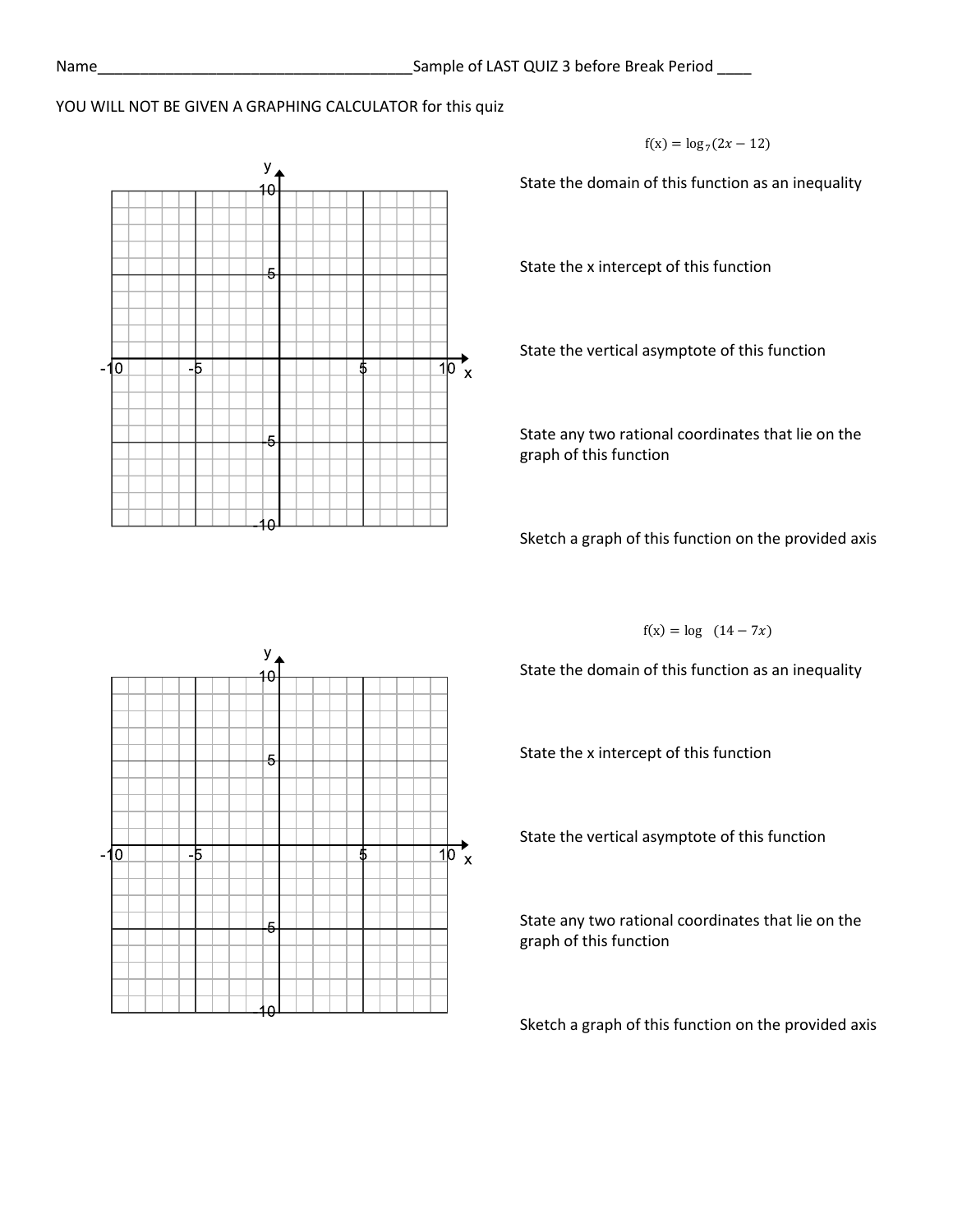$f(x) = log_4(x^2 - 16)$ 



State the domain of this function as an inequality

State the x intercept of this function

State the vertical asymptote of this function

State any two rational coordinates that lie on the graph of this function

Sketch a graph of this function on the provided axis

 $f(x) = log_5(25 - x^2)$ 

State the domain of this function as an inequality

State the x intercept of this function

State the vertical asymptote of this function

State any two rational coordinates that lie on the graph of this function

Sketch a graph of this function on the provided axis

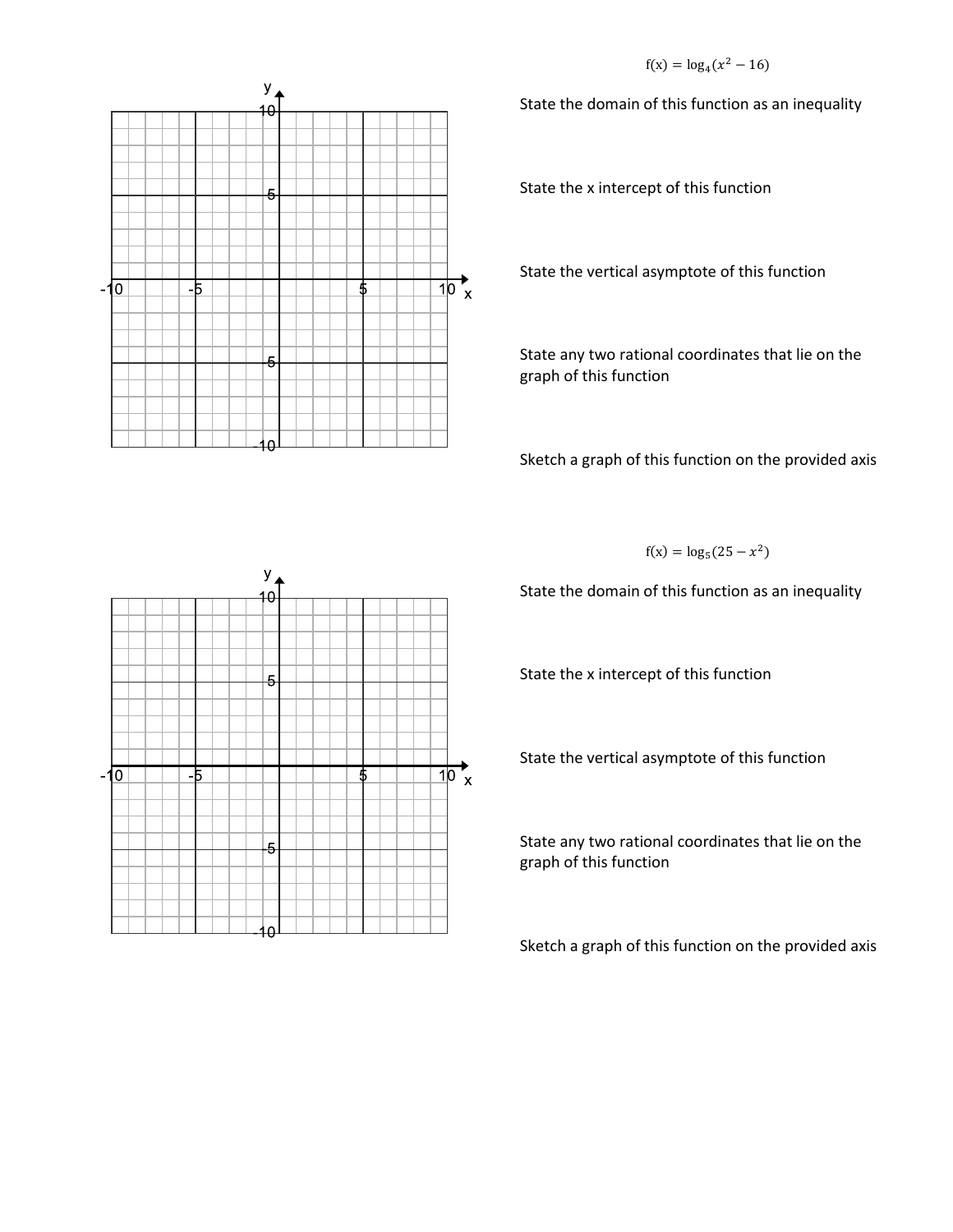Determine each of the solutions of these equations AS IF YOU ONLY had LOG and LN buttons on your calculators NO LOG base b button exists!

1.  $80(3)^{2x-6} + 13 = 256$ 

Exact answer \_\_\_\_\_\_\_\_\_\_\_\_\_\_\_\_\_\_\_\_\_\_\_ approximate answer if necessary \_\_\_\_\_\_\_\_\_\_\_\_\_\_\_\_\_\_\_\_\_\_

2.  $25\ln(5x-10) - 50 = 150$ 

Exact answer \_\_\_\_\_\_\_\_\_\_\_\_\_\_\_\_\_\_\_\_\_\_\_\_\_\_\_\_\_\_\_\_\_\_ approximate answer if necessary \_\_\_\_\_\_\_\_\_\_\_\_\_\_\_\_\_\_\_\_\_\_\_\_\_\_\_\_\_\_

3. 9 $(e)^{2x-6} - 4 = 32$